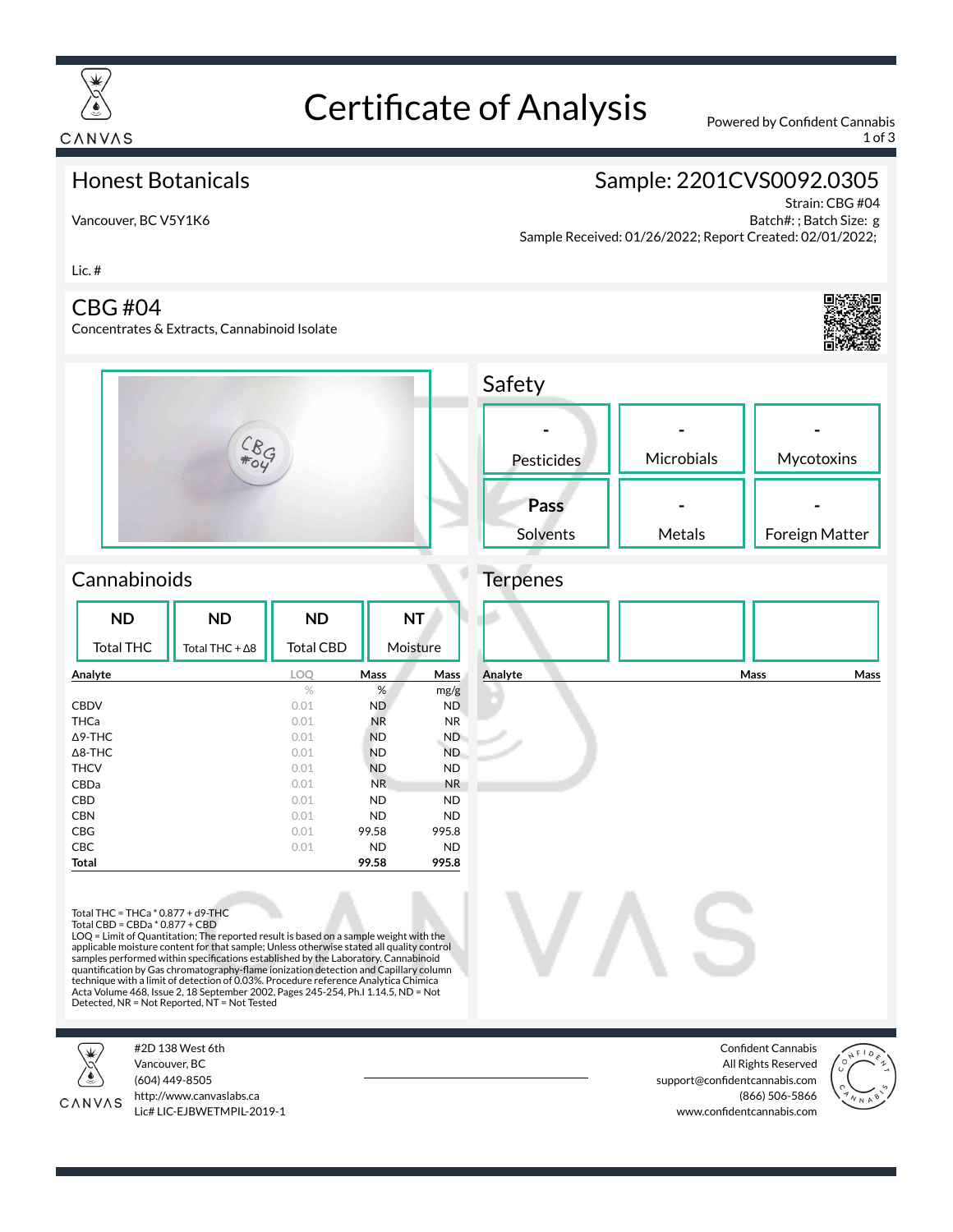

# Certificate of Analysis Powered by Confident Cannabis

2 of 3

### Honest Botanicals

## Sample: 2201CVS0092.0305

Vancouver, BC V5Y1K6

Strain: CBG #04 Batch#: ; Batch Size: g Sample Received: 01/26/2022; Report Created: 02/01/2022;

Lic. #

### CBG #04

Concentrates & Extracts, Cannabinoid Isolate



|                     |                                | Microbials                                                                                                                                                                                                                                                                                                                                                                                                                                                                                        |                                                                                                                                                                                                    |                                                                                                           |                                                                             |
|---------------------|--------------------------------|---------------------------------------------------------------------------------------------------------------------------------------------------------------------------------------------------------------------------------------------------------------------------------------------------------------------------------------------------------------------------------------------------------------------------------------------------------------------------------------------------|----------------------------------------------------------------------------------------------------------------------------------------------------------------------------------------------------|-----------------------------------------------------------------------------------------------------------|-----------------------------------------------------------------------------|
|                     |                                | Analyte                                                                                                                                                                                                                                                                                                                                                                                                                                                                                           | Limit                                                                                                                                                                                              | Mass                                                                                                      | <b>Status</b>                                                               |
| <b>Heavy Metals</b> |                                |                                                                                                                                                                                                                                                                                                                                                                                                                                                                                                   |                                                                                                                                                                                                    |                                                                                                           |                                                                             |
| Analyte<br>LOQ      | <b>Status</b><br>Limit<br>Mass | <b>Residual Solvents</b>                                                                                                                                                                                                                                                                                                                                                                                                                                                                          |                                                                                                                                                                                                    |                                                                                                           | Pass                                                                        |
|                     |                                | Analyte<br>Acetone<br>Ethanol<br>Heptane<br>Isobutane<br>Isopropanol<br>n-Butane<br>n-Hexane<br>n-Pentane                                                                                                                                                                                                                                                                                                                                                                                         | LOQ<br>Limit<br>PPM<br>PPM<br>1.000<br>5000.000<br>1.000<br>5000.000<br>1.000<br>5000.000<br>5000.000<br>1.000<br>5000.000<br>1.000<br>5000.000<br>1.000<br>1.000<br>5000.000<br>5000.000<br>1.000 | PPM<br><b>ND</b><br><b>ND</b><br><b>ND</b><br><b>ND</b><br>178.000<br><b>ND</b><br><b>ND</b><br><b>ND</b> | Mass Status<br>Pass<br>Pass<br>Pass<br>Pass<br>Pass<br>Pass<br>Pass<br>Pass |
|                     |                                | LOQ = Limit of Quantitation; The reported result is based on a sample weight with the<br>applicable moisture content for that sample; Unless otherwise stated all quality control<br>samples performed within specifications established by the Laboratory. Residual Solvents<br>determination method by gas chromatographic headspace analysis, with a detection limit<br>of 1-10 ppm. Procedure reference AOAC Method 2019.002; U.S.P, ND = Not Detected, NR<br>= Not Reported, NT = Not Tested |                                                                                                                                                                                                    |                                                                                                           |                                                                             |



#2D 138 West 6th Vancouver, BC (604) 449-8505 http://www.canvaslabs.ca Lic# LIC-EJBWETMPIL-2019-1

Confident Cannabis All Rights Reserved support@confidentcannabis.com (866) 506-5866 www.confidentcannabis.com